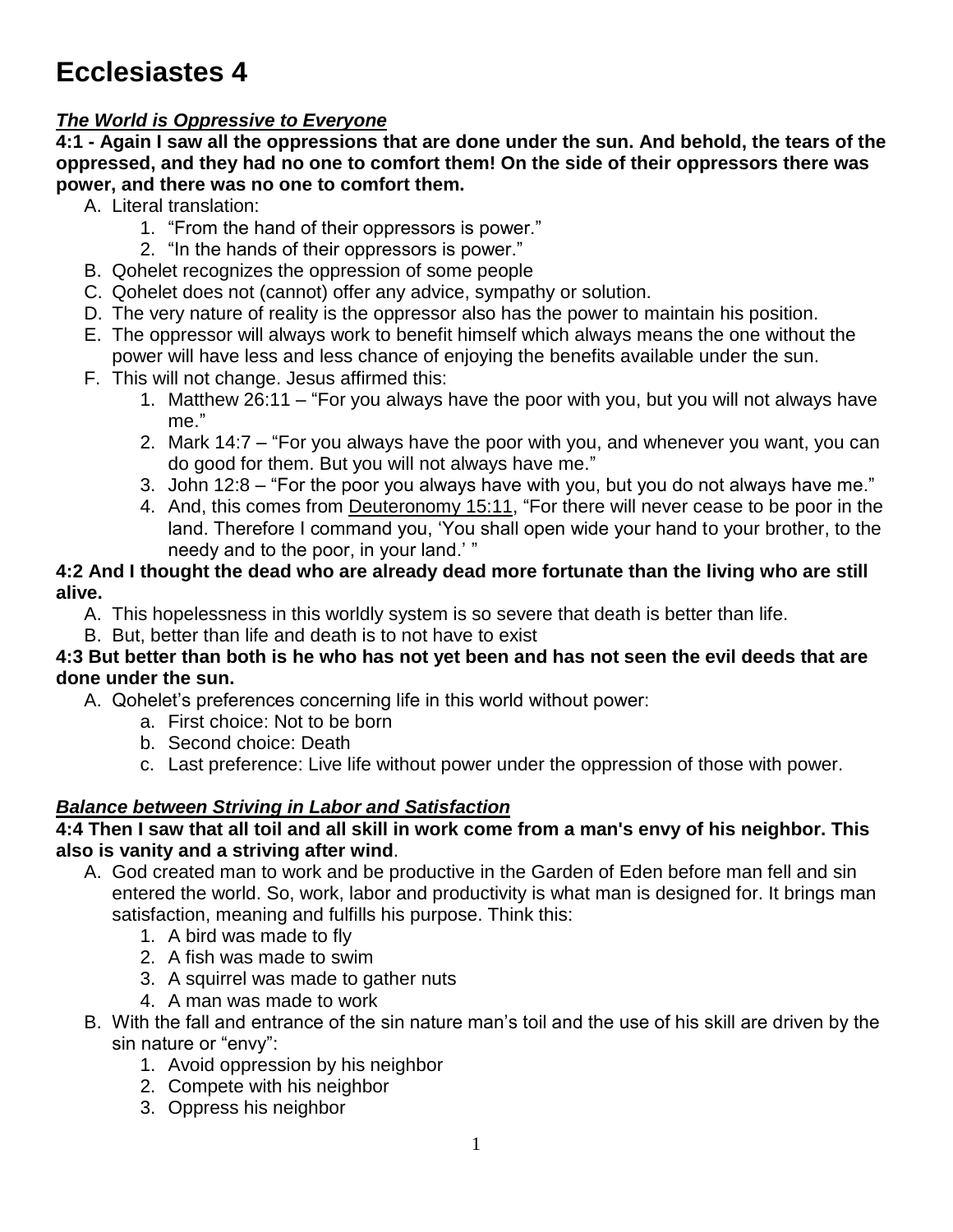- C. Money is power. Power prevents oppression. So, money is equated to freedom, liberty, happiness, enjoyment and pleasure.
- D. But, man was not designed to WORK to make MONEY to be HAPPY. Instead, man was designed to WORK, LABOR and be PRODUCTIVE. Achieving this PURPOSE makes man FULFILLED. There is no envy, no competition, no oppression and striving for more money.
- E. Since we do not live in that world, but in the fallen reality man MUST WORK to make MONEY to avoid POVERTY and OPPRESSION.
- F. Sorry, we live in a fallen world which we cannot escape. A false teaching, a false philosophy, an idol will try to teach you differently. But, it is not true. This is the harsh reality Qohelet discovered.

# **4:5 The fool folds his hands and eats his own flesh.**

- A. If you do not accept this fallen reality then you are a fool
- B. The fool will refuse to accept the reality and necessity for working for money and gain.
- C. The result of the fool's false philosophy and corrupt worldview will result in his "eating his own flesh" or "destroying his own life."

### **4:6 Better is a handful of quietness than two hands full of toil and a striving after wind.**

- A. The man who works for money not truly understanding the vanity of this problem will destroy his life by consuming it with toil as he strives for more and more. This is vanity.
- B. This is the opposite corruption of poverty…greed which is motivated by fear of oppression.
- C. The best is to find the balance:
	- 1. Quietness or peace or balance or satisfaction
	- 2. One handful with one free hand is better than two hands burdened with a misunderstanding of original purpose and ignorance in the vanity of the fallen state.

## *Balance between Achieving and Enjoyment*

**4:7 Again, I saw vanity under the sun:**

#### **4:8 one person who has no other, either son or brother, yet there is no end to all his toil, and his eyes are never satisfied with riches, so that he never asks, "For whom am I toiling and depriving myself of pleasure?" This also is vanity and an unhappy business**.

- A. This is a warning against avoiding these things for work, money, security to avoid being oppressed.
	- 1. No children…no family, no friends, no relationships
	- 2. No pleasure…no relaxation, no enjoyment of God's creation and his goodness

#### *Friendship and Companionship Are Beneficial and Necessary for Success*

- A. Relationships and friendships are a necessary part of life.
- B. Below is a list of Qohelets discoveries for the need of other people in your life.

#### 4:**9** Two are better than one, because they have a good reward for their toil.

- A. First, work is more productive.
- B. Work is designed to be done by people working together.

4:**10** For if they fall, one will lift up his fellow. But woe to him who is alone when he falls and has not another to lift him up!

A. Second, in this world of danger, oppression every man is too weak to make it without someone to assist him in times of need.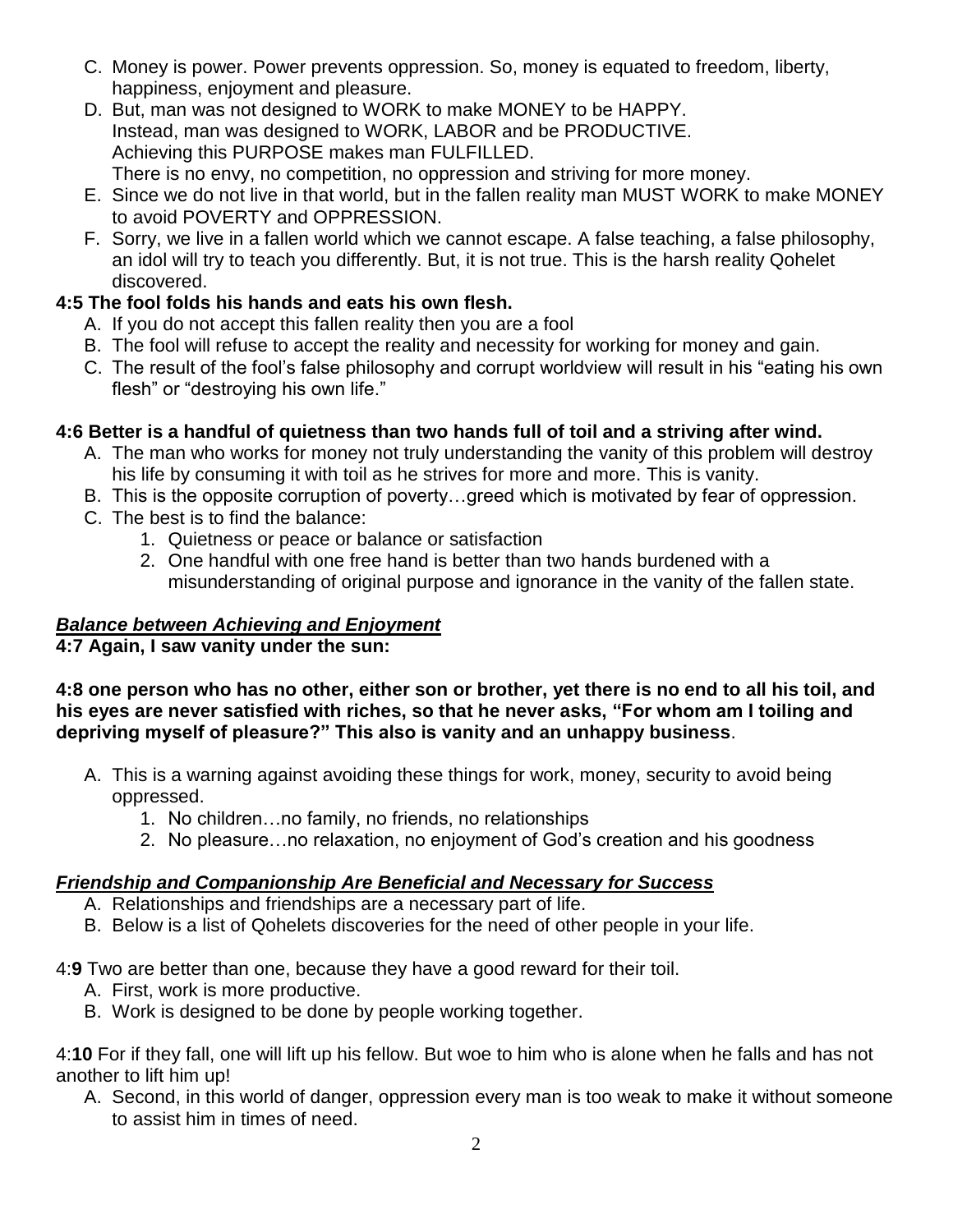- B. Investing in friendships and relationships will have great benefits
- 4:**11** Again, if two lie together, they keep warm, but how can one keep warm alone?
	- A. Third, this could refer to emotional support. Every traveler in this world needs support, encouragement and admiration from someone else.
	- B. This is not necessarily referring to a married couple or sexual relationships (but, it does not exclude these either), but is instead using the physical exchange of natural body heat to serve as an example of the exchange of natural soulish heat of encouragement and admiration.

4:**12** And though a man might prevail against one who is alone, two will withstand him—a threefold cord is not quickly broken.

- A. A man is designed with a front side with eyes, hands, forward movement, etc. But, every man also has the vulnerable backside with limited sense perception, no natural protection such as hand motion or feet.
- B. Everyman needs his backside covered, and this is most effectively achieved by another person who would actually be defending his own front side.
- C. This is fighting back to back as Jonathan and his armor bearer did against the Philistines in 1 Samuel 14:13.
- D. Now, if this is true, how much better would three fighting back to back in triangular formation!

# *Fads and the Fickleness of Popularity*

POINT: In life and in politics it is better to be weak and aware of your need to improve, than to be strong and out of touch with the reality of your political situation. Learn to read situations.

#### **4:13 Better was a poor and wise youth than an old and foolish king who no longer knew how to take advice.**

A. The rising politician is aware of his weakness and is looking for advice and counsel in hopes of avoiding a crucial mistake.

#### **4:14 For he went from prison to the throne, though in his own kingdom he had been born poor.**

- A. Even though this world is filled with oppression a wise, resourcefulness man from the lower class of oppression can work the system and rise.
- B. It is better to be rising and hungry than to be settled and distracted.

### **4:15 I saw all the living who move about under the sun, along with that youth who was to stand in the king's place.**

- A. Also, translated: "I saw that all the living, those who walked about under the sun, were with the youth who would arise after the king."
- B. A young king replaces the popularity and the throne of the older king

4:**16** There was no end of all the people, all of whom he led. Yet those who come later will not rejoice in him. Surely this also is vanity and a striving after wind.

- A. Yet, this is not the end of the matter, for soon the new king was the old king. And, the cycle repeats.
- B. The crowds come and go. The population rises and falls. The cycle of generations continues. And, the kings were merely contemporaries of the passing cycles. These kings are also forgotten and replaced.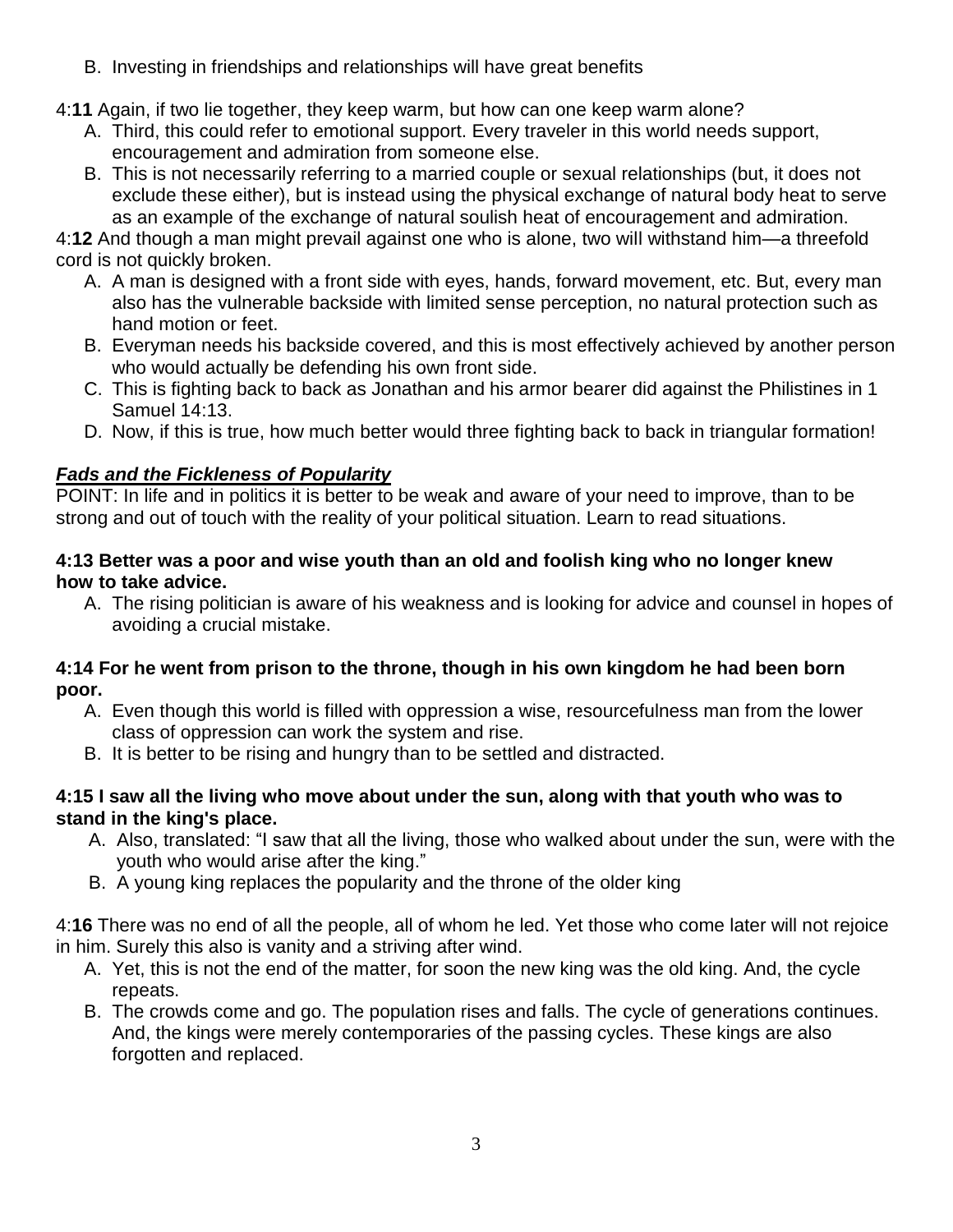# **Ecclesiastes 5**

#### *Advice Concerning Religion and Worship: God takes himself and you seriously*

5:1 - Guard your steps when you go to the house of God. To draw near to listen is better than to offer the sacrifice of fools, for they do not know that they are doing evil.

5:**2** - Be not rash with your mouth, nor let your heart be hasty to utter a word before God, for God is in heaven and you are on earth. Therefore let your words be few.

5:**3 -** For a dream comes with much business, and a fool's voice with many words.

5:**4 -** When you vow a vow to God, do not delay paying it, for he has no pleasure in fools. Pay what you vow.

5:**5 -** It is better that you should not vow than that you should vow and not pay.

5:**6 -** Let not your mouth lead you into sin, and do not say before the messenger that it was a mistake. Why should God be angry at your voice and destroy the work of your hands?

5:**7 -** For when dreams increase and words grow many, there is vanity; but God is the one you must fear.

#### *Economics, Industry, Population and Social Justice*

5:**8 -** If you see in a province the oppression of the poor and the violation of justice and righteousness, do not be amazed at the matter, for the high official is watched by a higher, and there are yet higher ones over them.

5:**9 -** But this is gain for a land in every way: a king committed to cultivated fields.

5:**10 -** He who loves money will not be satisfied with money, nor he who loves wealth with his income; this also is vanity.

5:**11 -** When goods increase, they increase who eat them, and what advantage has their owner but to see them with his eyes?

5:**12 -** Sweet is the sleep of a laborer, whether he eats little or much, but the full stomach of the rich will not let him sleep.

5:**13 -** There is a grievous evil that I have seen under the sun: riches were kept by their owner to his hurt,